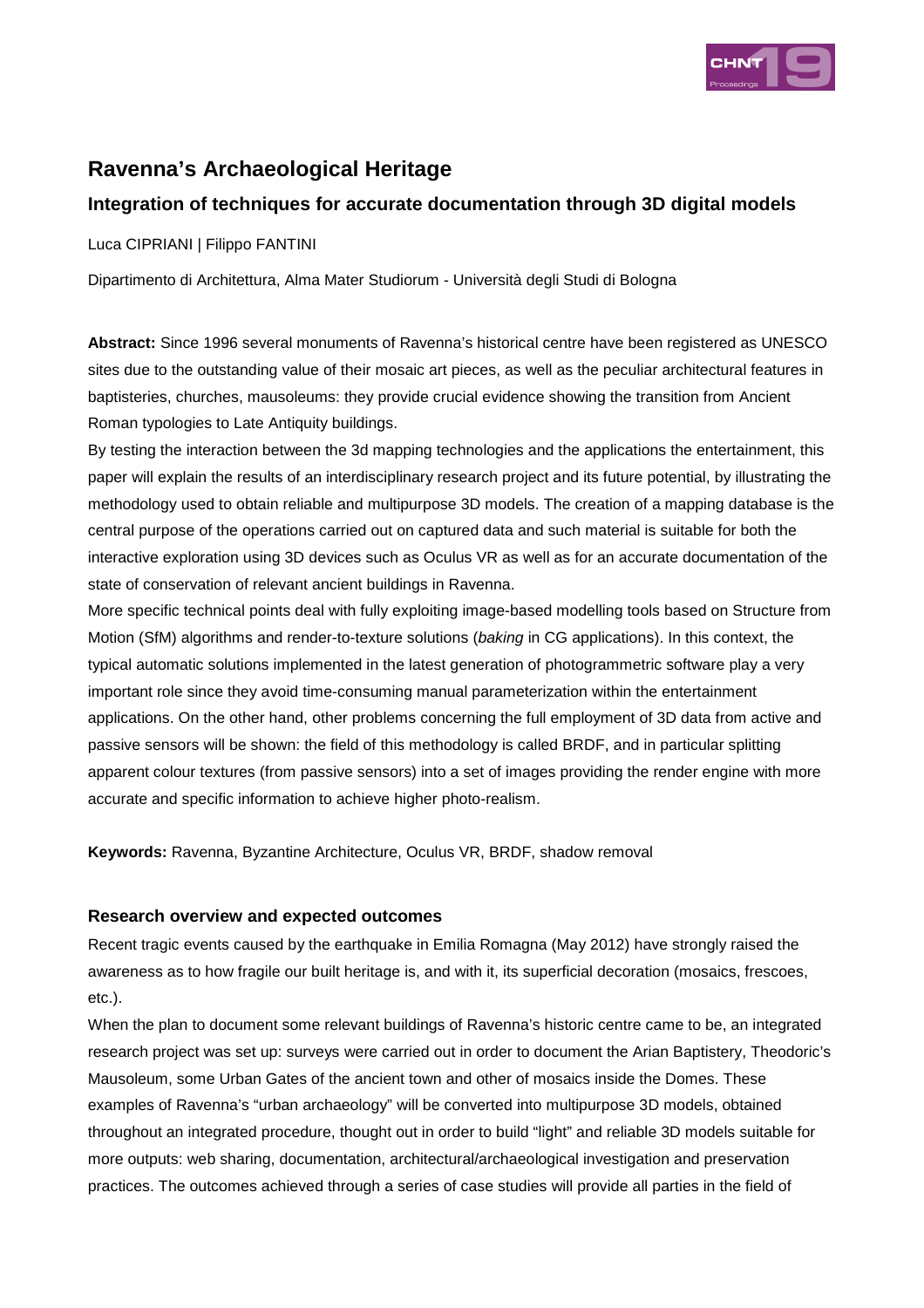



conservation and valorisation of Cultural Heritage with a dynamic and robust procedure, based on common applications. Once the digital data is obtained, the second step deals with its usage into real-time applications and new devices.

The final goal of optimized 3D models is to allow a fully interactive experience and an exact documentation of the current state of conservation of monuments using an immersive gaming interface: Oculus VR allows a realistic perception of both mosaic surfaces and masonry walls of domes, and this is thanks to the 3D vision with 110° viewing field and the movement-tracking system of the observer's head.

A fundamental aspect of this research has to do with the realisation of smart photo-realistic 3D models which then are then used as "vectors" of metric-morphological data, rather than poor low resolution models with an applied texture, which in many cases offer an accessory and schematic representation of digitally acquired objects, as they can't properly interact with render engines (in real time or not).

Another aspect we want to emphasize is the interaction between 3d models and render engines: in terms of computational "weight", as well as light-matter simulation; the following steps summarise the main issues dealt with by our procedure:

- Colour pre-processing of frames intended for image based modelling
- Improvement of automatic parameterisation tools within SfM applications
- Appearance preservation of low detail models (low-poly)
- Conversion of apparent colour textures into diffuse colour textures through a shadow removal technique
- Segmentation of apparent colour texture into a set of images aimed at a more reliable simulation of mosaics.

## **Colour processing and photographic survey**

 $\overline{\phantom{a}}$ 

The methodology adopted starts with topographic and/or laser scanner survey of monuments, followed by a photographic campaign. In the case of the Arian Baptistery and the Urban Gates, both scale and orientation of the models were provided by a general topographic survey. In the case of the Mausoleum of Theoderic, a complete 3D laser scanner survey of both the interior and the surrounding areas was carried out using the phase shift device Z+F IMAGER 5010C $^{\rm 1}$ .

RAD Coded targets supplied a set of homologous points meant to provide the necessary information to SfM applications hence creating a proper integration between photogrammetric models and active sensors.

<sup>&</sup>lt;sup>1</sup> The Survey was made possible thanks to the scientific Collaboration with MicroGeo S.r.l (Calenzano, Florence). Ph.D. Sergio Di Tondo and Degree Student Marco Neri carried out the measurement campaign.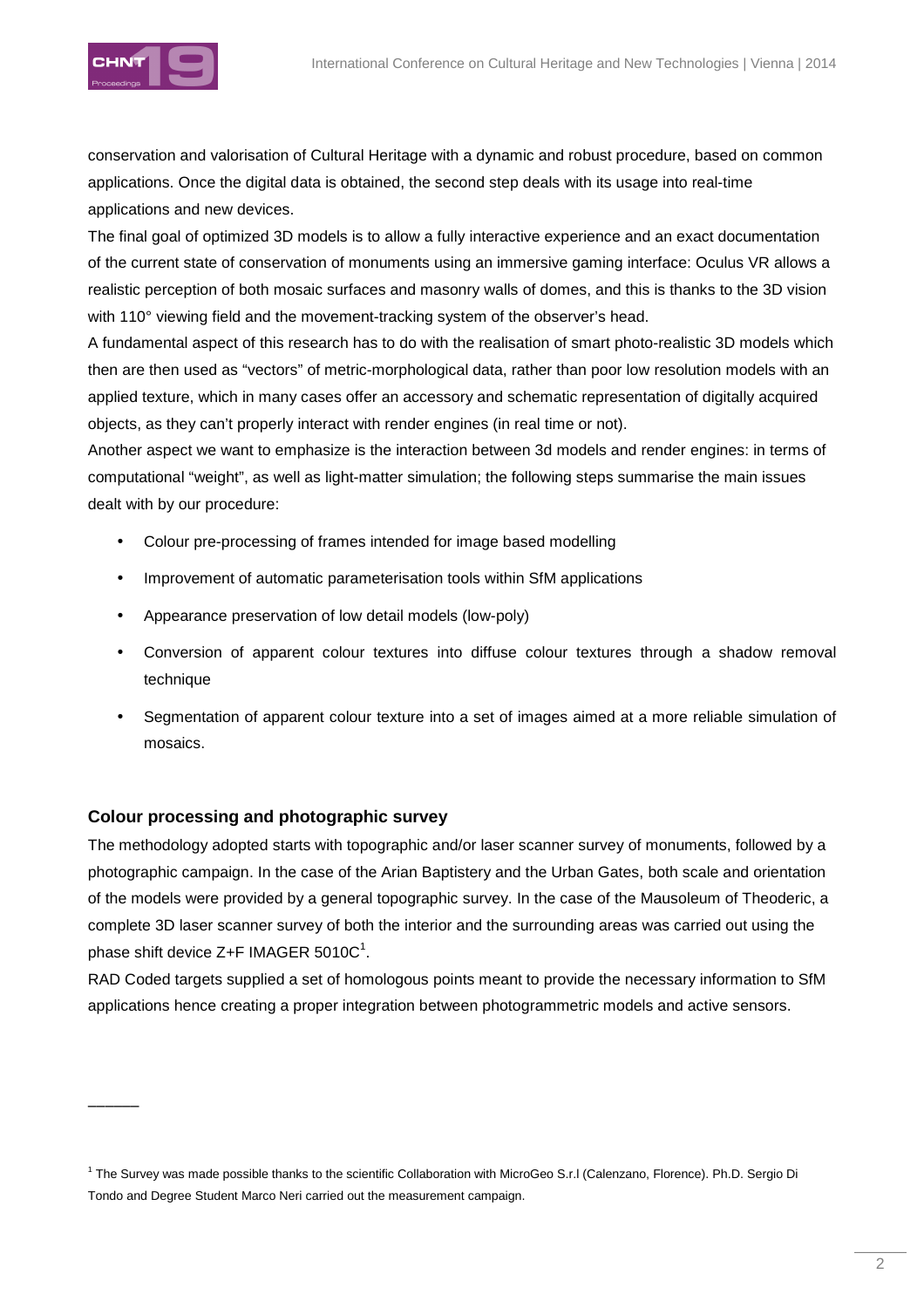

Colour processing (Apollonio et al. 2013) is a fundamental step to achieve good results in terms of morphological and chromatic reliability of the output files, as the goal is the modelling of a high quality 3D representation of the mosaic decoration, residual frescoes, etc.

Before every set of photos was shot, a first acquisition of a ColorChecker Classic (formed by 24 coloured patches) was added to the set of images, in order to balance radiometric aspects of those photos with uniform ambient illumination. For every set characterized by the same illumination, a first image is necessary in order to provide grey 18% adjustment and then to create specific CameraRaw Settings (.XMP file). These files will then be loaded into each homogeneous set of images and applied to them in order to to supply a uniform colour temperature to each part of the Baptistery's interior. Since internal niches are generally very dark, the ISO factor for those specific architectural elements was set to 400, thus resulting in brighter images (fig. 1).



Fig. 1 – White balance of the digital image through a X-Rite ColorChecker® Classic target (24 coloured squares).

The research unit carried out different photographic campaigns of the two main monuments discussed in this paper. For the Arian Baptistery, in order to obtain a complete documentation of the interiors, the survey was split into five sets of photos: the interior elevation structure (comprehensive of walls, niches and dome), the floor and other three smaller sets of photos, documenting the main door, the baptismal font and an additional patch needed to improve the model texture quality.

The resulting noise effect on the images was reduced using an Adobe Photoshop plugin (Imagenomic Noiseware), able to remove the distinctive spurious and extraneous information on these higher ISO shots (fig. 2).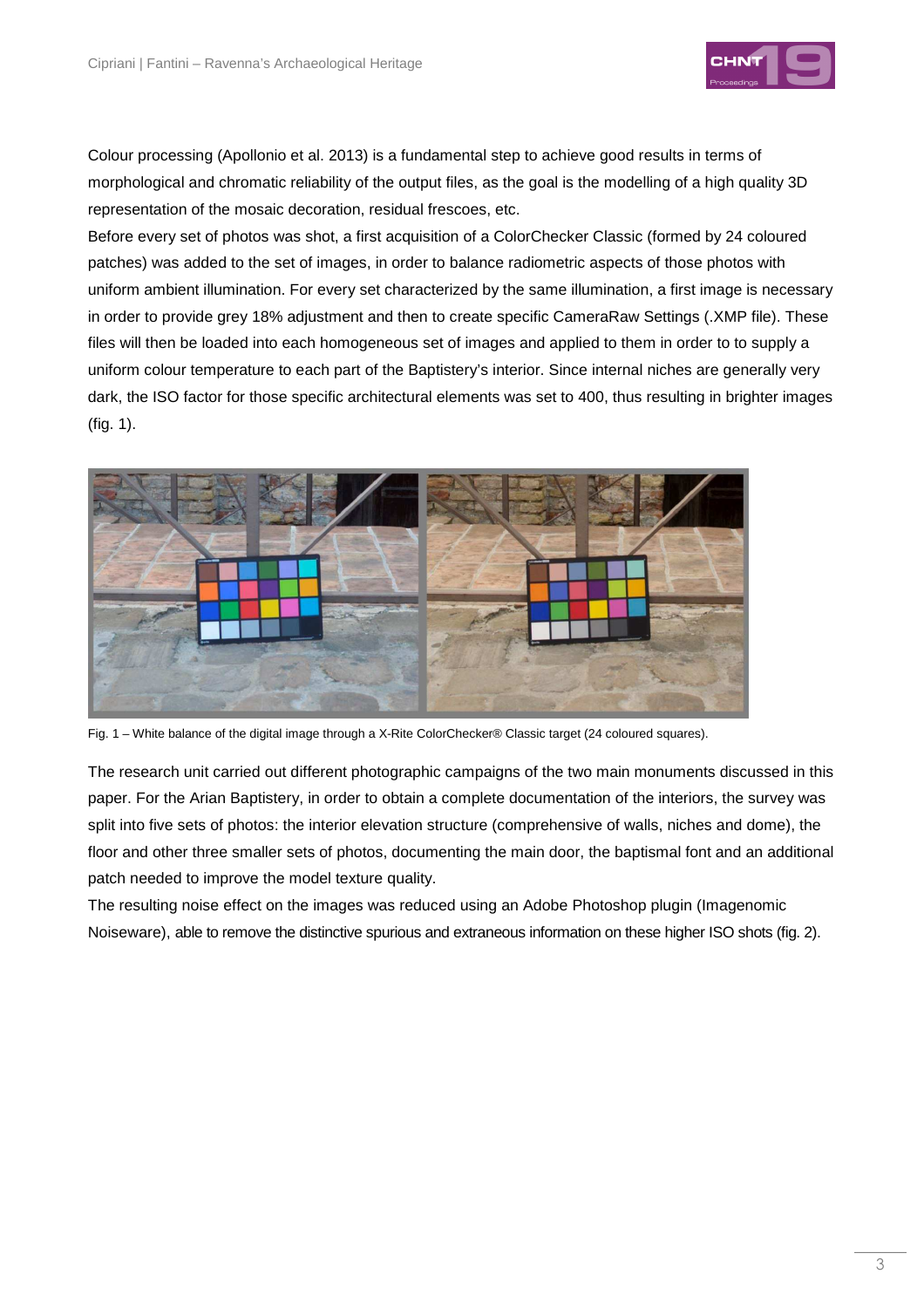



Fig. 2 – Noise reduction through Adobe Photoshop plugin Imagenomic Noiseware.

The set of resulting ".Tiff" file format images were then imported into Agisoft Photoscan for the orientation phase. The crucial step of this modelling process is based on a severe network planning: in SfM slang the word "network" means the position of cameras with respect to the surveyed object. Of course, restrictions to being able to move all around the object, badly affects the final quality and reliability of the 3D model. The main parameters to be taken into consideration when planning a network are the following: the distance from the object (that affects the geometric resolution of the final mesh); the distance between two consecutive cameras (vertically and horizontally); the speed and duration of the photographic campaign, as the varying sunlight on the object surface may affect the final quality of the model and its texture; and, last but not least, the appropriate quantity of photos to include in SfM application before running the process (fig. 3).



Fig. 3 – Images set for the photo modelling of the whole interior of the Arian Baptistery.

## **Geometric Processing for texture improvement and general optimization**

Large amounts of data obtained from both active and passive sensors need to be treated through a set of software ranging from mesh processing to entertainment applications to fully achieve an optimized 3d database, since our final purpose is to have smart, low-weight interactive models to be broadcasted. To convert heavy meshes into digital bases fit for Unity 3D, a number of applications was adopted. In fact, when dealing with applications developed in the field of interaction, a critical aspect is the number of polygons that game engines, graphic cards and – more generally, hardware - have the possibility to manage without any loss in the animation linear flow. A low frame rate will lead to an unnatural and unrealistic experience. In the Arian Baptistery case study the "weight" of the model was even more critical, as Oculus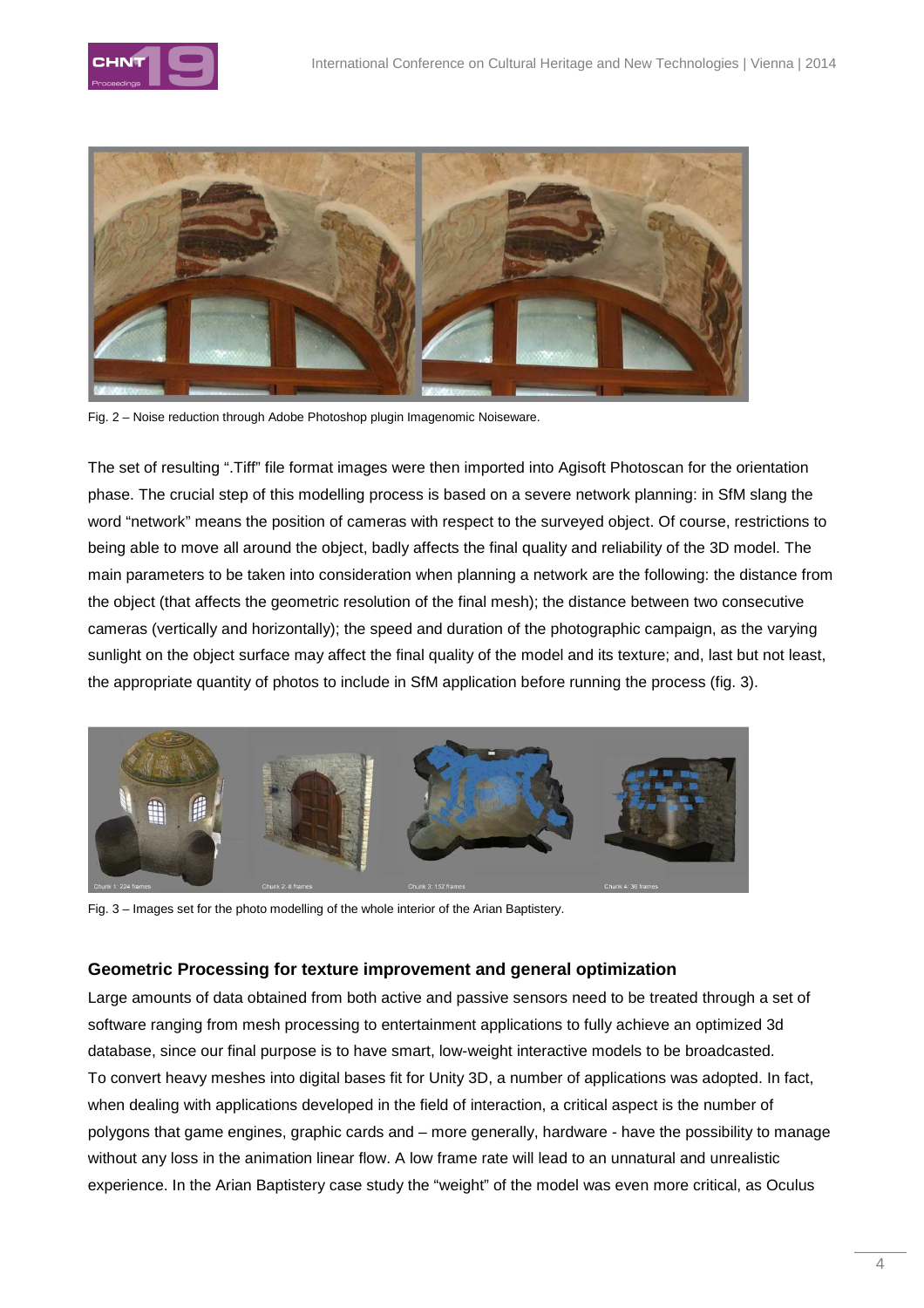

VR was used for the final visualization. This kind of device needs to render two different interactive images at the same time: one for each eye. Therefore, polygons must be drastically reduced.

A common strategy in these cases is that of applying coarse decimation tools, which are often included both in SfM software or smarter solutions implemented on mesh processing applications (3D Systems Geomagic, Innovmetric Polyworks, MeshLab, etc.). Even when a decimation tool is applied carefully, the resulting model doesn't always meet the true requirements of real-time visualization. As a matter of fact, the main problems are the "constructive materials" of digital models. In fact, among the many issues affecting a 3D model, there is one fundamental point to be understood in this specific case: is it made of triangles of quadrilaterals polygons? SfM models are heavy meshes built with millions of triangles, but generally, 3D geometric applications for entertainment rather use "quads" or four sided polygons. The latter interact more efficiently with light and material simulations inside render engines, since bands of polygons can easily follow the natural curving of architectural and natural/organic shapes<sup>2</sup>. Another aspect to be considered: quad models are easier to be parameterized. Parameterization is a very common operation in computer graphics as it involves the creation of a 2D version of the digital model, used to project texture images more efficiently rather than using common (and now obsolete) planar, spherical or cylindrical projections, etc. In conclusion, highly detailed models made of triangles cannot be used in game engines even if their photo-realistic appearance can provide a high degree of visual reliability for an interactive experience. The strategy adopted by the research team in order to solve this problem comes two folded (CIPRIANI et al. 2014): on the one hand the newer technique called "retopology" (fig. 4) is adopted when the final purpose is true interaction in real-time applications (low-poly models); on the other hand - when the model is oriented towards actual documentation of the shape - a global re-meshing is run eliminating topological and geometrical defects on high-poly models (fig. 5).



Fig. 4 – Model of the interior of the Baptistery before (left) and after (right) the retopology process.

 $\overline{\phantom{a}}$ 

 $^2$  On the general aspects of quad dominant meshes, see: LAI et al. (2010). A more recent survey on the topic is presented in BOMMES et al. (2013).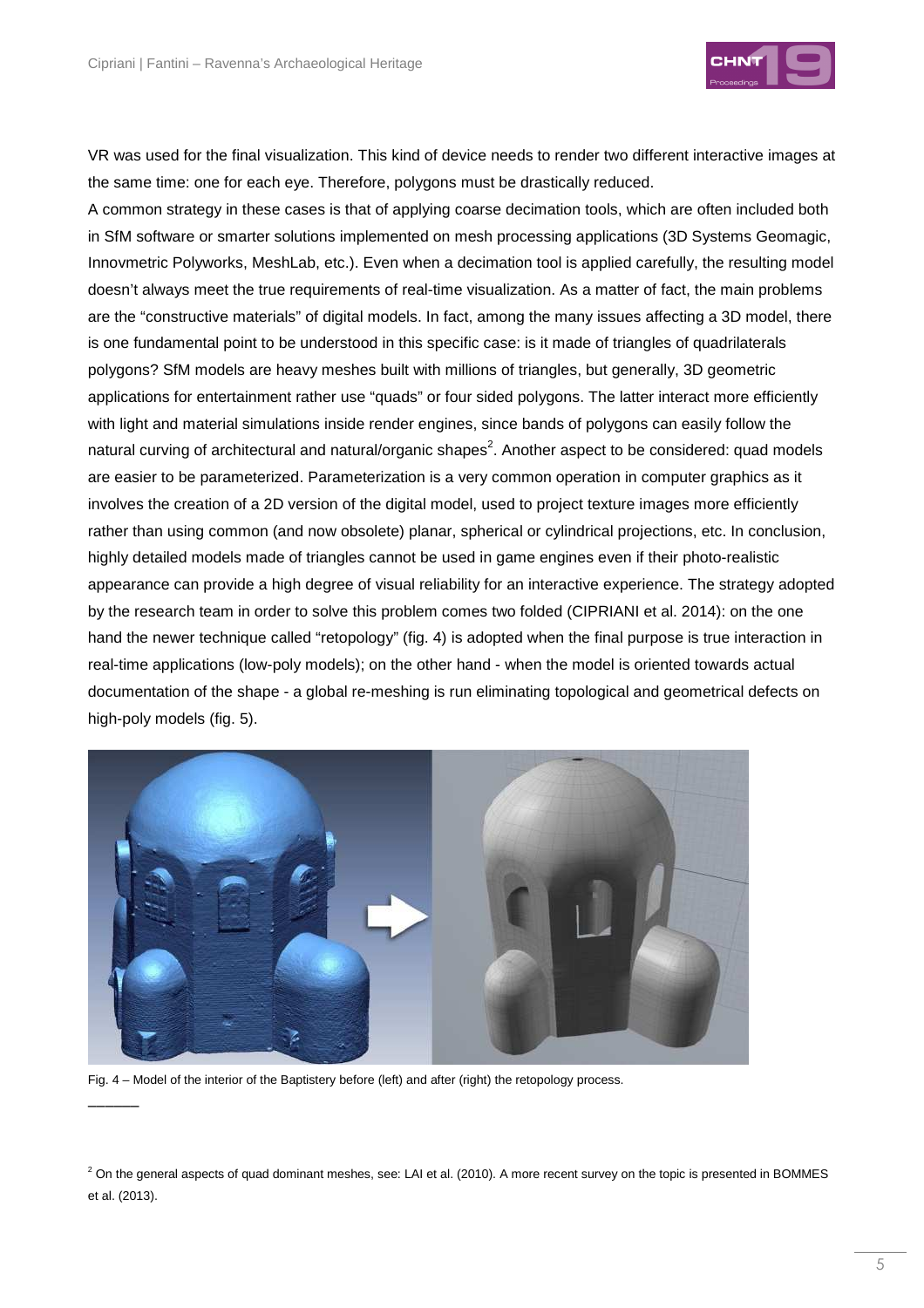

Automatic parameterization inside SfM applications is made easier and improved in both cases (low-poly made of "quads" and high-poly made of isotropic triangles), but in order to add an additional support to this delicate phase another expedient can be adopted. A difficult aspect to manage, once the parameterization of a complex shape is required, is the segmentation of the model; in fact an uncontrolled number of islands - in which a 3D boundary representation is split in the parameter space - can lead to incorrect results. A second clue to automatic parameterization tools is to provide the mesh with a series of cuts along a connected tree of edges (PIPONI, BORSHUKOV 2000): basically, it means breaking the connectivity between edges along an ordered sequence of borders. These edges should be carefully selected in order to convert non-simply connected shapes into a set of opened surfaces corresponding each one to a single island of the UV parameter space. In order to get a neat parameterization it turns out to be convenient to split the boundary representation into different sets, coexisting inside just one mesh; it is then possible to re-import it inside Agisoft Photoscan and run the texturing command. This pre-segmentation of the model is called Semantic Partition and can be carried out easily within different applications, ranging from entertainment to mesh processing. The result is parameterization, whose features make it more similar to the results obtained using unwrapping techniques (fig. 6), such as angle preserving parameterization, stretch minimization and angle based flattening, etc. (SHEFFER et al. 2006).



Fig. 5 – Geometrical errors from SfM application: boundary lines among structured meshes are formed by small sets of triangles (underlined in blue) whose presence causes a poor parameterization result (uncontrolled number of islands, waste of parameter space, etc.). Once undergone a global remeshing, the model is formed by an isotropic net of triangles – who are able to facilitate automatic parameterization inside SfM applications.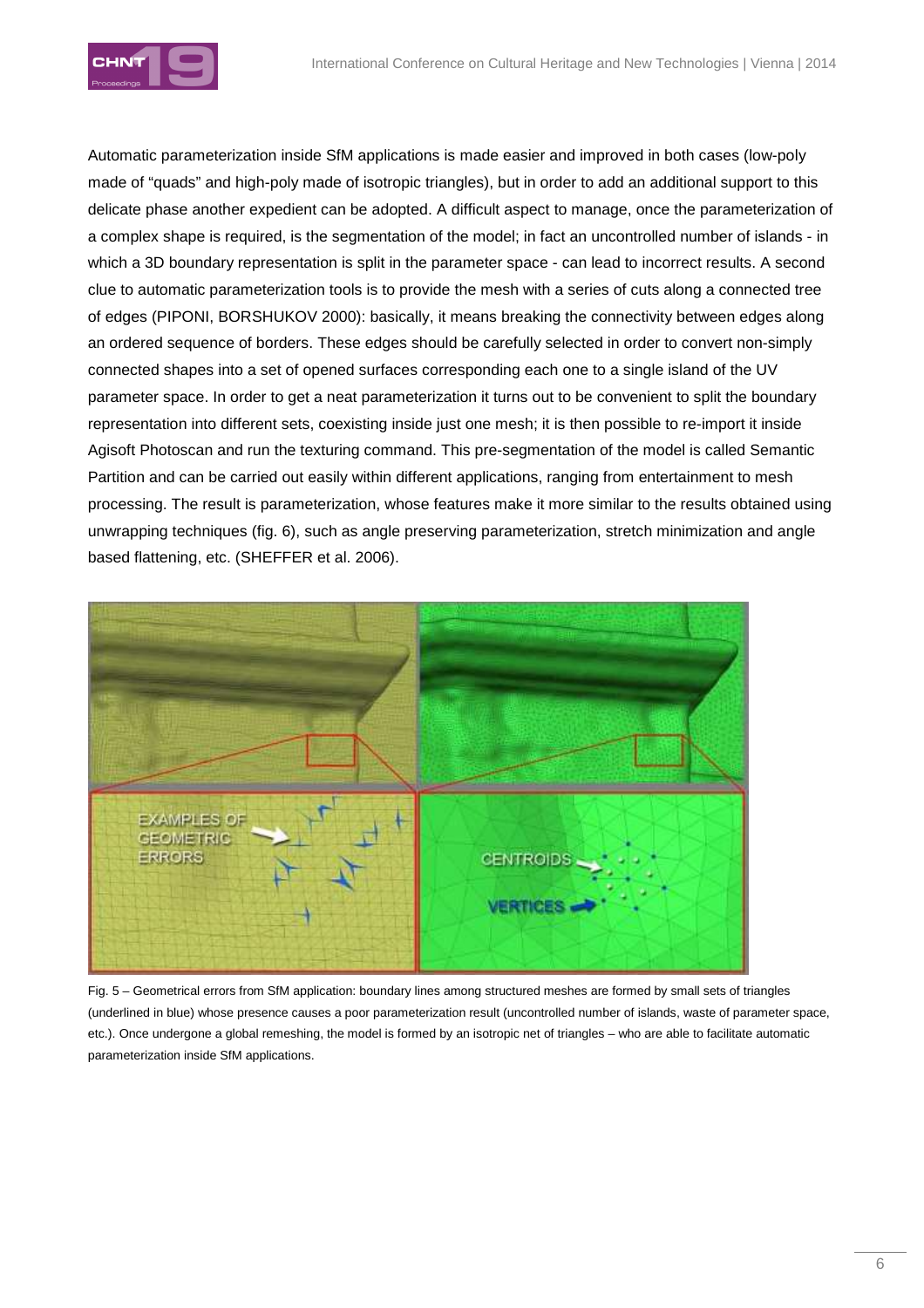



Fig. 6 – The semantic partition of a mesh (healed from topological and geometrical defects) simplifies the achievement of regular - and consequently - editable texture.

The mesh, once parameterized in an automatic manner, yet avoiding classic and frequent defects produced by SfM applications (in particular high-quantity of sparse islands), can now be optimized. In case of low-poly models for real-time exploration it is important to re-establish all the fine details included into the original high-poly representation. The essential way to reclaim the detail into coarse meshes directly is comes from video games development, called "baking": a render-to-texture solution implemented in the majority of 3D geometric modelling applications for entertainment. It consists in storing specific data into the parameter space; in this particular case, baking techniques were used to restore the geometric detail of high-poly mesh on low-poly models through normal maps (FANTINI 2007).

## **From apparent colour to diffuse colour**

 $\overline{\phantom{a}}$ 

Masonry walls represent the perfect object to use SfM algorithms and in general the resulting models are reasonably accurate in terms of shape description. Bricks, mortar, stone ashlar, etc. can be approximated to a Lambertian surface (perfectly diffused reflecting surface) and once photographed under appropriate lighting conditions, like an overcast sky producing omnidirectional environmental illumination, the output 3D model with texture applied is characterized by a high degree of realism. No problems can be detected if the output images from SfM-based applications are obtained within the software (screenshots, ortho-photos), but once 3D mesh and colour texture are exported to 3D geometric modelling tools, relevant problems arise. A first one deals with gamma output of render engines<sup>3</sup> in synergy with texture image gamma: they have to be

 $3$  Gamma output can assume different values: linear=1.0, intermediate=1.6, sRGB=2.2, etc.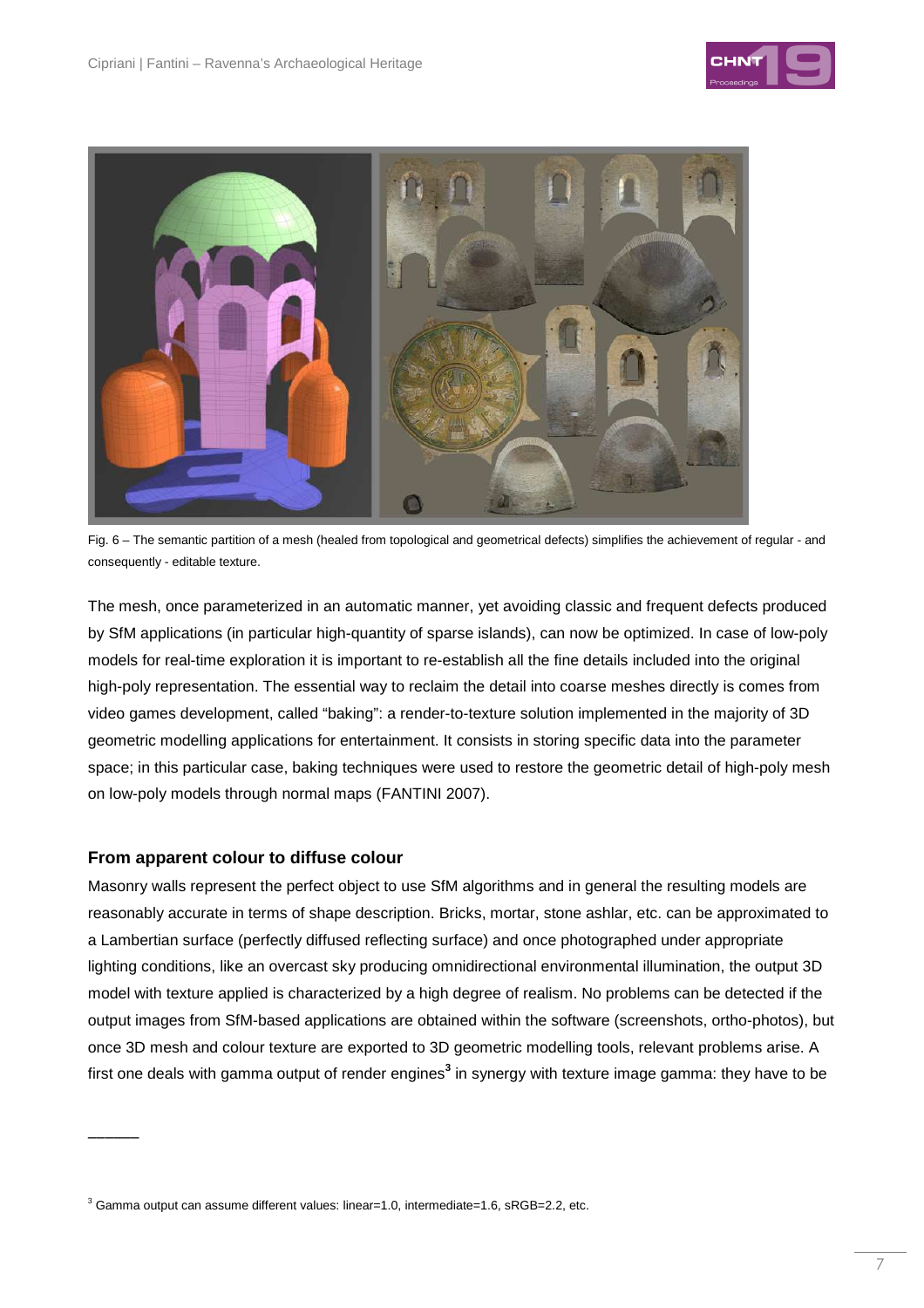

compatible complying with the values included in the following table (table 1), easily obtainable through a simple relation<sup>4</sup>:

| <b>Output gamma</b>  | Applied texture gamma |
|----------------------|-----------------------|
| Linear = $1$         |                       |
| Intermediate = $1.6$ | 0.625                 |
| $sRGB = 2.2$         | 0.454                 |

Tab. 1 – The gamma output of a rendered image and the corresponding gamma of diffuse colour images required.

A second aspect of the problem must be pointed out: the texture obtained using Agisoft Photoscan or similar applications is not a conventional diffuse colour texture such as those used in CG applications. It can be defined as an "apparent colour" texture, given that it already includes all the physical effects due to the interaction between light and matter (direct shadows, diffuse shading, colour bleeding, etc.). Once the apparent colour texture is applied on the channel in charge of diffuse colour of the mesh, several problems can be detected. The main one is called "double shadow" effect, meaning that an undesirable superposition of shadows is present on the rendered model (fig. 7): dark areas seem darker, light areas are overexposed. In addition, ray-tracing shadows can be conflicting with those included in the texture. A possible solution is then to move the texture from diffuse colour to luminous colour, while other BRDF parameters must be set according to table 2:

| <b>BRDF</b> channels         | values                                                                  |
|------------------------------|-------------------------------------------------------------------------|
| Diffuse amount               |                                                                         |
| Specularity amount           |                                                                         |
| Mirror reflection            |                                                                         |
| Luminous amount <sup>5</sup> | 1 W/srm <sup>2</sup> (radiometric). 179 cd/m <sup>2</sup> (photometric) |

Tab. 2 – BRDF main values corresponding to representation of apparent colour, avoiding any interaction with light simulation.

4 *Output Gamma*  $T$ *exture*  $Gamma = \frac{1}{2}$ 

 $\overline{\phantom{a}}$ 

<sup>&</sup>lt;sup>5</sup> Light unit system can be expressed both in radiometric and photometric units:

<sup>-</sup> radiance = watts per steradian per square metre (W/sr $\cdot$ m<sup>2</sup>).

<sup>-</sup> luminance = candela per square metre (cd/m2).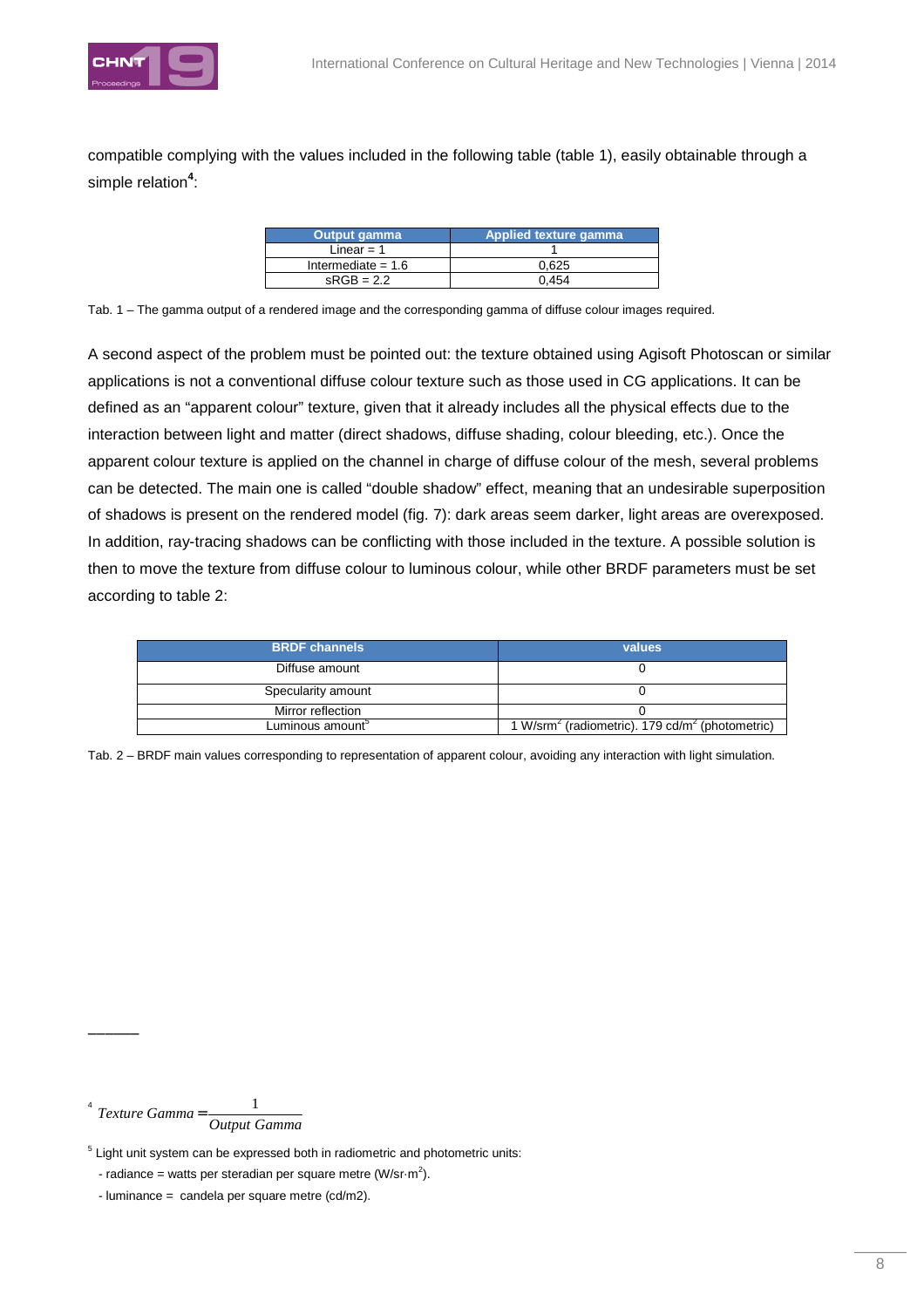$\overline{\phantom{a}}$ 





Fig. 7 – On the left, the typical double shadow effect due to apparent colour applied as a diffuse colour texture. On the right, the same texture applied as luminous colour. In both cases render gamma output was set to linear (gamma = 1).

Recently, Talvi Digital (Finland) developed an approach $^6$ , which has proven useful in the case of Lambertian surfaces, that consists in removing shadows from the textures. The workflow consists in projecting the same set of photos twice in Agisoft PhotoScan. The first and the second set have been pre-processed supplying two different radiometric corrections: for the first set, grey balance parameters were obtained using a sample picture including the colour checker, positioned into a dark area of the Mausoleum of Theodoric (lunettes of the external arches). Then, the second set was processed using a different sample image where the coloured table was located on external surfaces. Subsequently, the two textures are "mixed" thanks to a transparency channel (greyscale) obtained by saving the resulting ambient lighting into the parameter space. Actually, this step may seem particularly complex; on the contrary it is not, because we have the complete 3D models of both architecture and surroundings at our disposal, as well as the orientation, position and timing of the photographic campaign.

These last parameters can easily be introduced while setting up environmental parameters into the render engine, whose output will be a greyscale image describing the amount of light interacting with the polygonal model.

The grayscale bitmap – not to be confused with a common ambient occlusion map –then provides important info about the way light penetrates into the arches and along the front of the building. This image, once it is converted into a mask or an alpha channel inside the bitmap editing applications, allows a blended "passage" of the colour stored into the two textures, keeping for each one of them the more appropriate areas (fig. 8).

 $^6$  The technique applied to the case studies of Ravenna's late antiquity buildings was developed by Juhanni Karlsson and Jukka-Pekka Lyytinen of Talvi Digital and presented at IBC 2013 conference in Amsterdam (http://vimeo.com/77394718).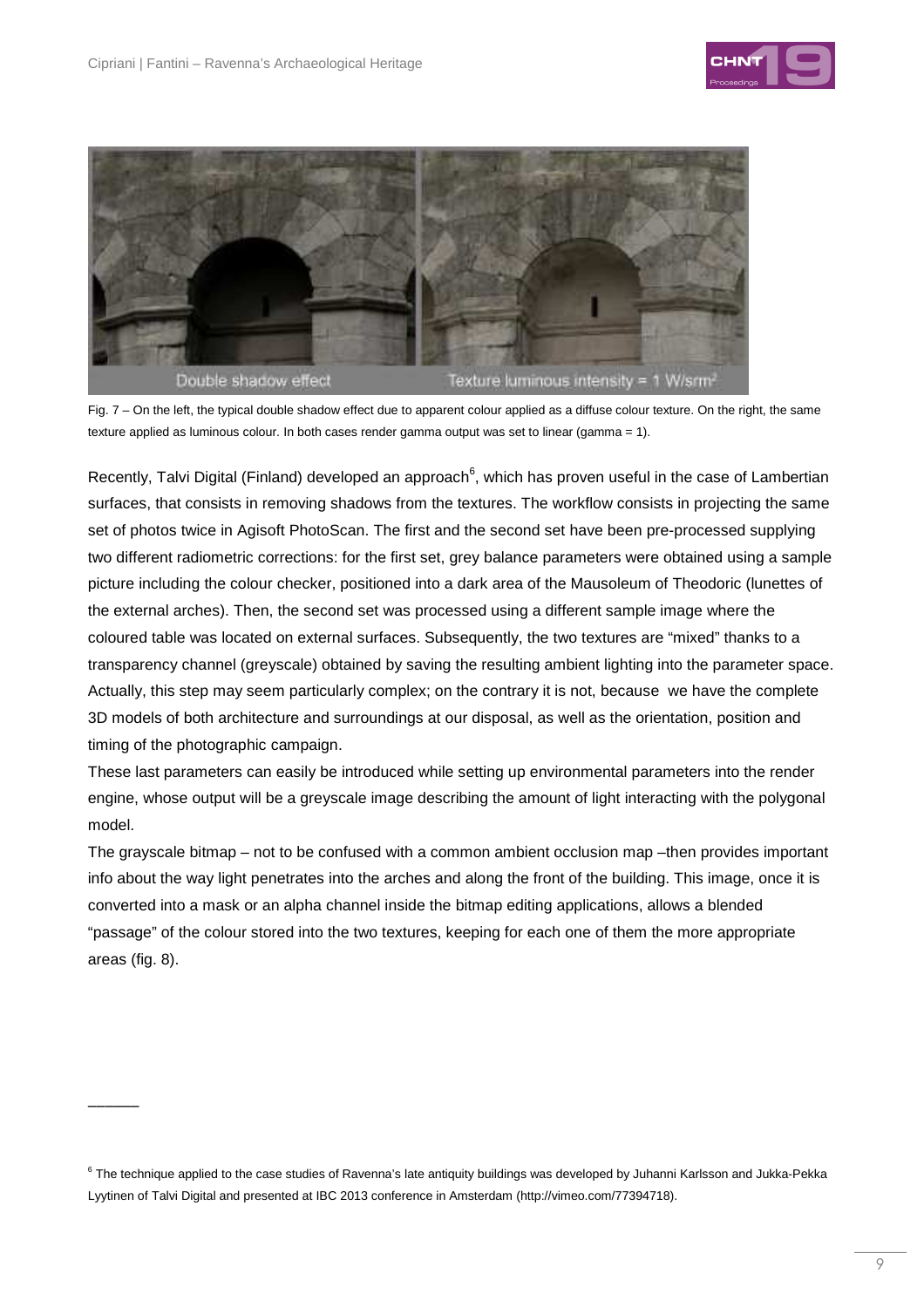



Fig. 8 – (a) texture map obtained from radiometric correction of external surfaces; (b) texture map obtained from radiometric correction of darker areas (arches, lunettes, etc.); (c) Alpha channel from baking environmental lighting into the parameter space; (d) the final image: shadows of darker areas result softened.



Fig. 9 – Comparison between the original texture (apparent colour) and the corrected one, obtained applying the shadow removal pipeline developed by Talvi Digital.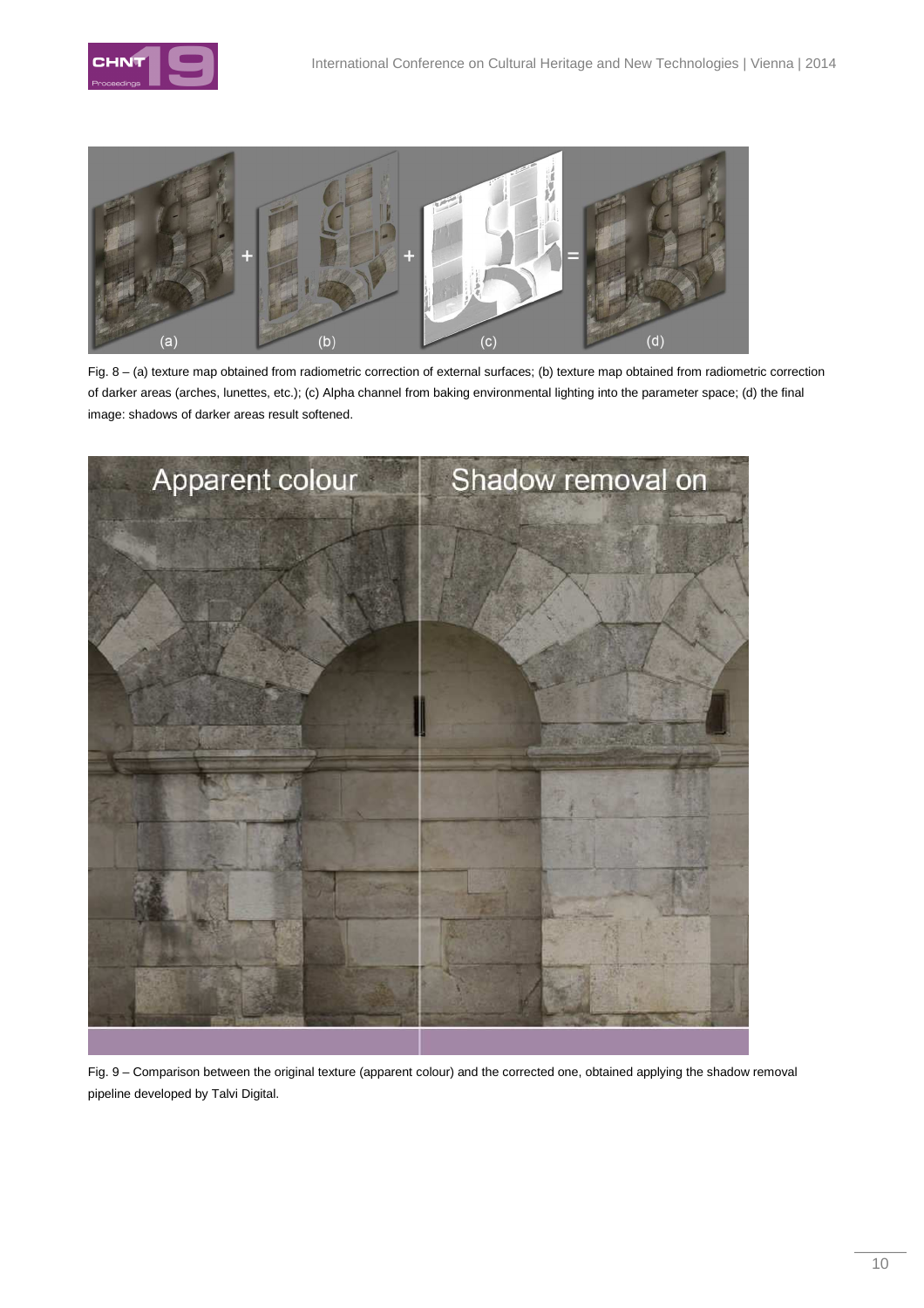

## **BRDF simulation of mosaics**

A typical feature of Ravenna's ancient buildings is mosaic art. Domes, vaults and walls of many Late Antiquity buildings are covered with this kind of decoration that presents interesting points and problems uneasy to solve, in regards to their 3D simulation. In the case of the Arian Baptistery, heterogeneous materials - characterized by different BRDF behaviours - form small mosaic tiles applied to the dome's intrados: also in this case apparent colour texture from SfM cannot be considered a suitable solution inside render engines for the achievement of photo-realism.

A segmentation of automatically-generated SfM textures is then needed and its purpose is essentially to provide render engines with appropriate shaders related to different areas of the model, each one characterized by different optical behaviours.

Mosaic tiles (tesserae), are made out of different materials ranging from highly reflective to matte ones: they are produced throughout distinctive building techniques and materials, e.g. stone, glass of various colours and gold leaf covered with a thin layer of glass, etc. Automatic processing of SfM textures into applications like CrazyBump, ShaderMap, Adobe Photoshop plugins from NVIDIA, as well as the recent Quixel SUITE, are unsuitable for the achievement of accurate BRDF parameters.

Tests carried out among these image processing applications led to poor results in terms of realism, since they are designed for 3D artists, whose purpose is the achievement of impressive simulations rather than a reliable representation of masonry walls. Better results have been achieved during a second research phase: once automatic solutions were discarded, one or more shaders were assigned to each  $(u,v)$  island of the parametrical space using alpha channels obtained by the apparent colour texture.

In the case of the Arian Baptistery it is possible to detect two different BRDF behaviours (fig. 10):

- Approximately perfect Lambertian areas corresponding to brick and mortar, whose processing was explained in the previous paragraph (shadow removal).
- Specular and reflective areas split into two categories depending on the nature of the material (dielectric or conductor).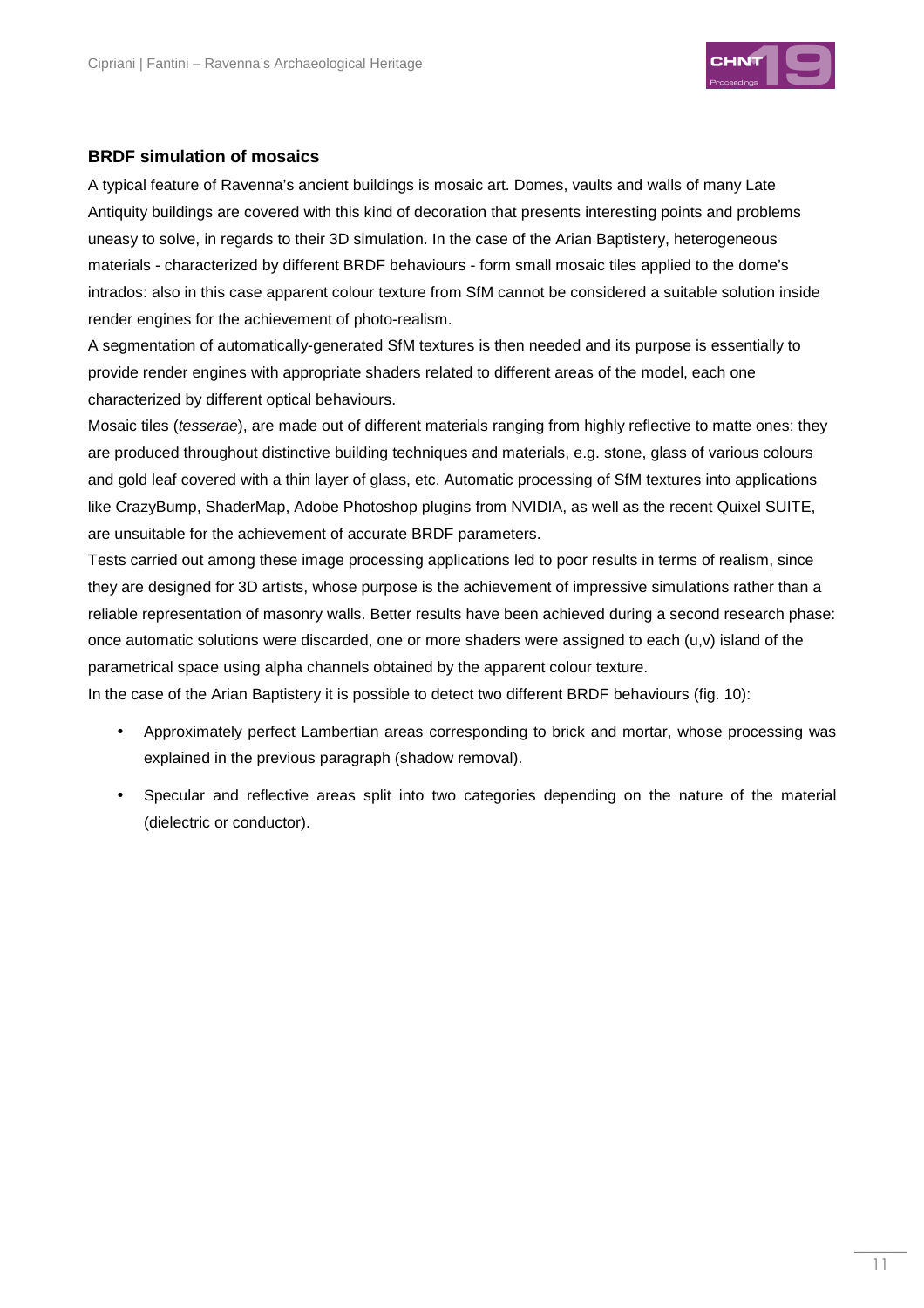



Fig. 10 – Different shaders for each kind of material or coloured tiles used in the rendering.

For Lambertian surfaces, a customization of an Oren-Nayar shader (OREN and NAYAR, 1994) was applied to the islands of the parameter space corresponding to matte materials (generally concrete, plaster, sand, etc.).

For the mosaicked intrados of the dome, different shaders are necessary in order to reproduce two different BRDF: golden areas and coloured tiles. They have different glossiness levels and reflective amounts. To both areas, a common shader with different customization was applied, an Ashikhmin-Shirley distribution model (ASHIKHMIN and SHIRLEY, 2000), which has proven to be effective with glossy and anisotropic materials. A second level of alpha channel was created to specify different mosaic typologies and to facilitate render engine to distinguish golden tiles from common dielectric materials, such as stone and vitreous glass (fig. 10).

Golden tesserae share with other metallic materials a common feature: they present coloured specularity and reflection, and in addition - due to their upper glass layer - they present the so-called "clear-coat" effect. Other tiles are simpler to simulate BRDF, as they feature a high degree of specularity and glossiness, even if they are less reflective. Ashikhmin-Shirley shader was used for both types of tiles, being flexible enough since it obeys to energy conservation and reciprocity laws; it supports anisotropic reflections (for metallic surfaces) and Fresnel effect (specularity and reflectivity increases as the incident angle decreases).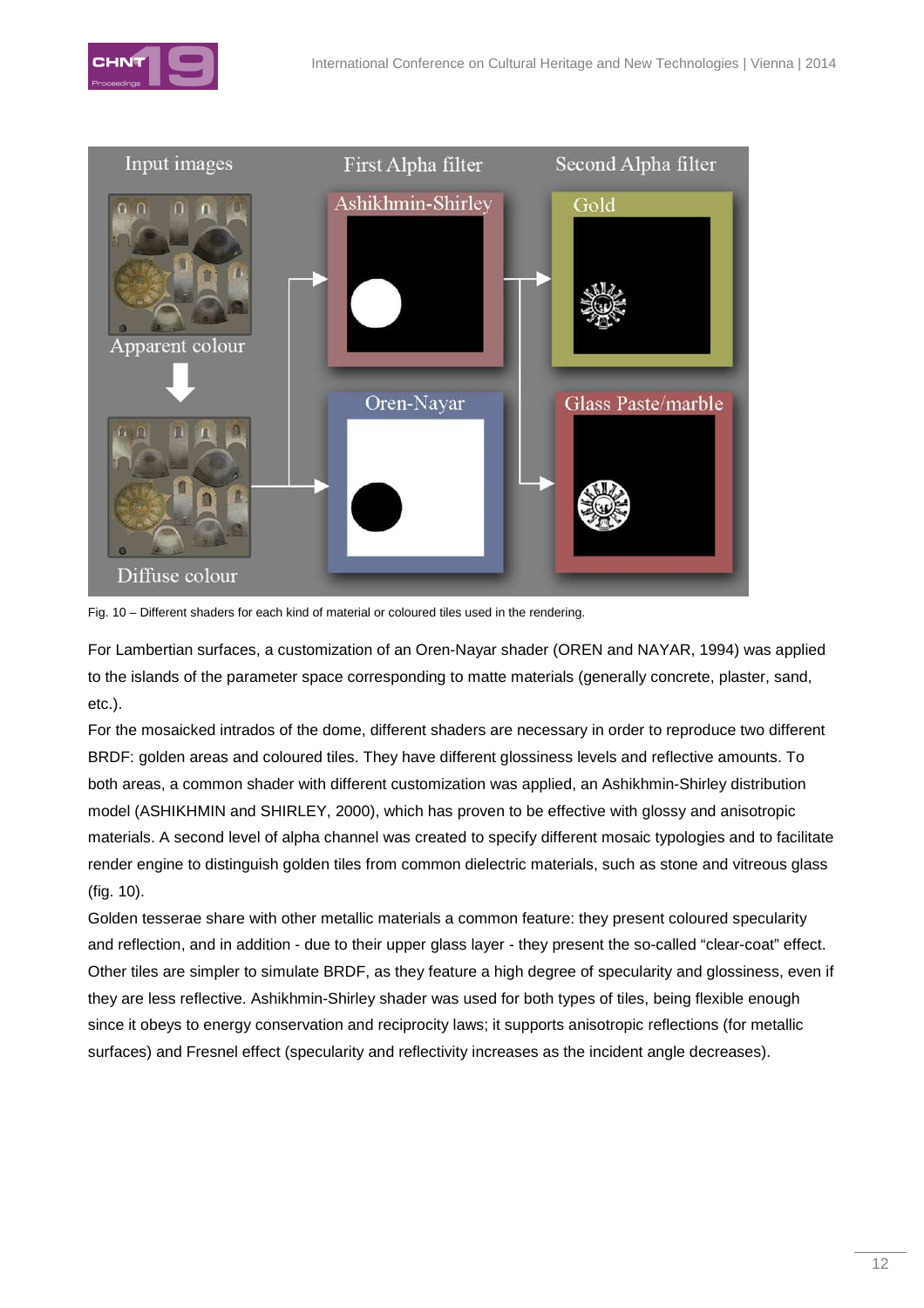



Fig. 11 – Rendered image of the mosaicked decoration of the interior dome in the Arian Baptistery of Ravenna.

## **Toward interactive visualisation**

Once all the steps concerning geometric processing and image processing have been carried out, it is possible to export low-poly models and textures to game engines. In case of high-poly models for documentation, it is wise to use robust hardware for the production of still images and animations by means of common render engines. It is important to point out some aspects of the integrated methodology explained in this paper: this approach is more compact and easy to put into practice in comparison to timeconsuming procedures, where active sensors played the main role in the creation of 3D digital data. Previous studies, despite providing excellent results in terms of visualization quality and portability of 3D contents, have shown how long and annoying the parameterization process resulted, camera resectioning, mapping and blending photographs (MERLO et al. 2012). The main problem was due to the lack of "dialogue" between applications, in particular between those coming from the entertainment field and those from the academic field of survey and measurement. Before SfM applications implemented the possibility to read and use (u,v) mapping reference systems (the product of parameterization), a long process was necessary: aligning cameras, exporting their internal and external parameters using .FBX format towards entertainment applications, un-distorting photos and then re-projecting them on meshes, etc.. Thanks to the progress in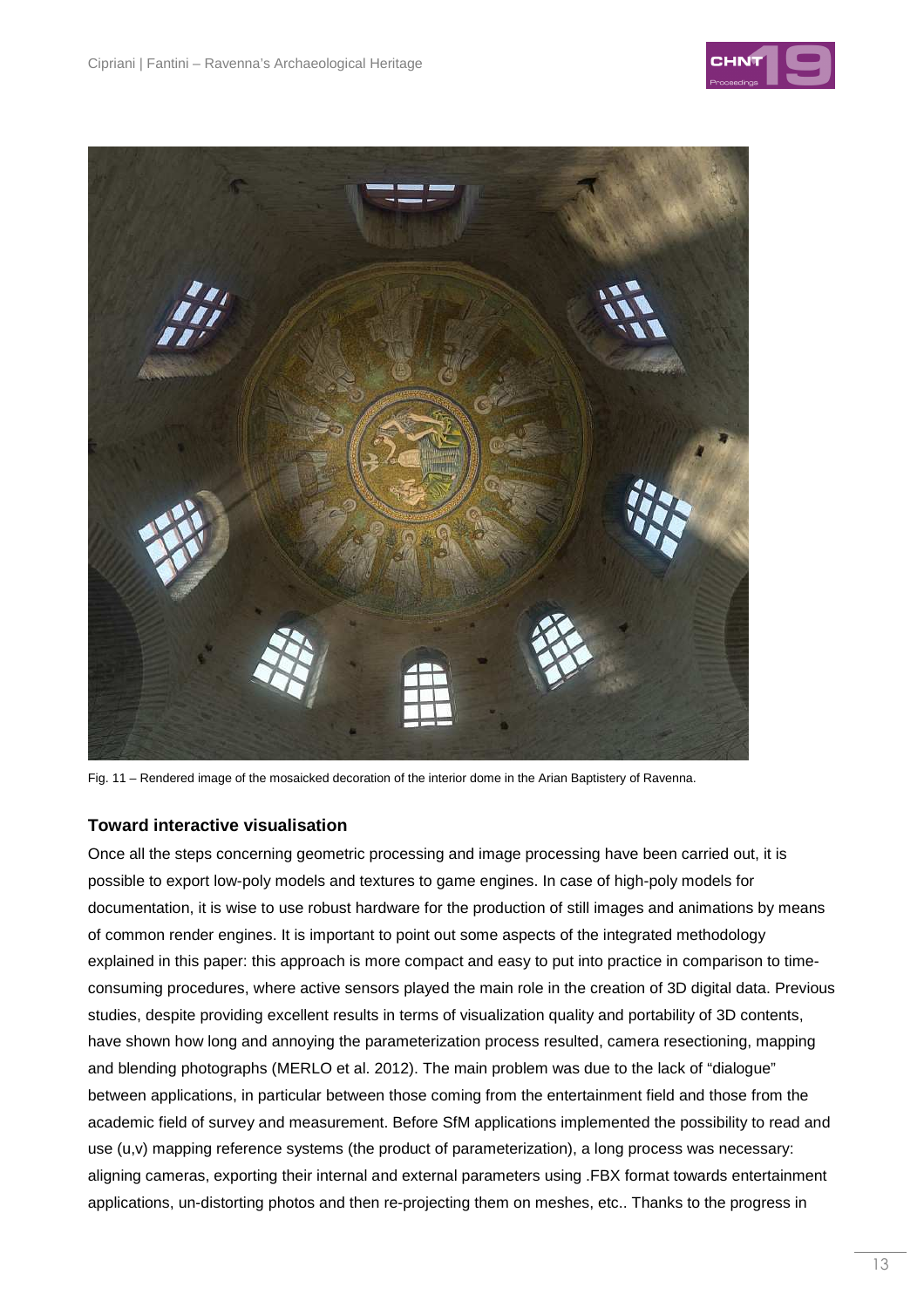

photogrammetry applications, the workflow has now gained clarity and less time is needed in order to overlap, on the same parameter space, accurate colour texture and other maps (fig. 12).



Fig. 12 – Texture set (parameterized model, normal map and colour map) specifically provided for the game engine Unity 3D and Oculus VR technology.

In addition, render to texture solution (baking), which is currently not implemented in SfM or mesh processing applications, can provide very useful potentials concerning the realisation of truly suitable textures for render engines (3D real-time interaction can exploit the increasingly robust render engine implemented in game engines). The research team opted for Unity 3D as the most fitting solution in this sense. This application, in addition to generating simulations in approximately every case and for almost all portable devices (PC and Mac computers, Android and iOS devices…), provides stereoscopic exploration of 3D digital environments. Oculus VR is a head-mounted display, also called helmet-mounted display (HMD), supplied with a small monitor (7", 17.78 cm) visualizing two computer-generated images (stereoscopic rendering) of the explored 3D environment, created through the procedure described in the previous paragraphs.

The visualization system is quite simple and is based on the use of two points of view that, through a plugin, are rendered at once and delivered to the monitor mounted on the Oculus VR; the integrated helmet/viewer provides a field of view of 110° (diagonal), while the LCD screen has a resolution of 1280×800 (16:10 aspect ratio). Each render computed in real-time is characterized by a consistent barrel geometrical distortion, corrected by pincushion effect obtained by means of special lenses in the headset: the perceived output is a spherical-mapped image for each eye.

These optical groups generate a high spherical deformation of the image that will be corrected by the plugin, that takes care of generating image purposely deformed to finally have a natural vision both in terms of perceived geometry and colour.

This device was developed for gaming and is equipped with internal tracking sensor (gyroscope, accelerometer and magnetometer) able to provide a realistic immersive perception of the user who explores a virtual environment (fig. 13).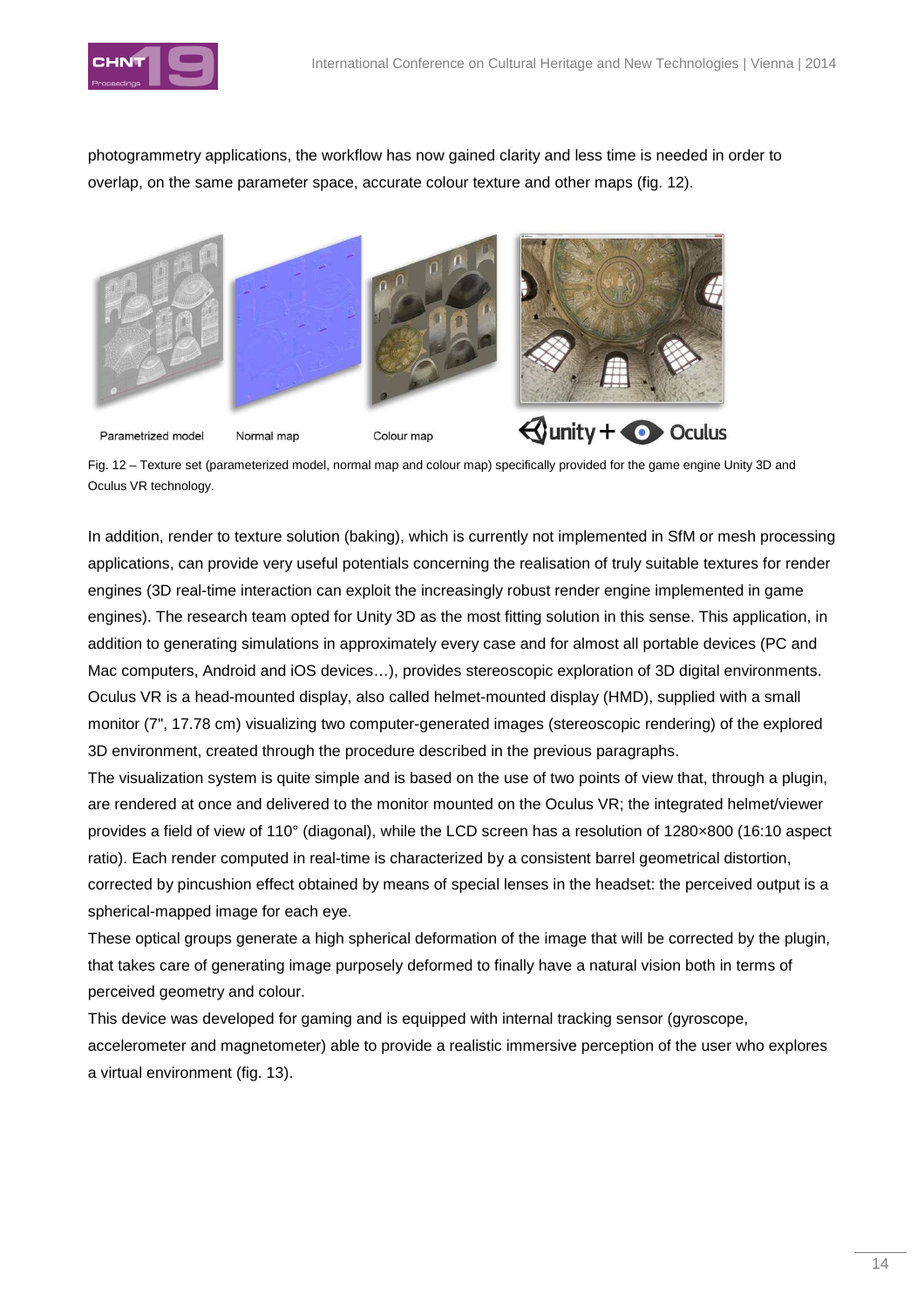



Fig. 13 – The Oculus VR (virtual reality head-mounted display) provides the user a realistic experience. The small compact device, which has to be put on like a small helmet, visualises a stereoscopic rendering of 3D digital assets introduced in Unity 3D game engine.

The realistic experience provided by interactive stereoscopic exploration will soon become a standard, not just limited to video games, but also spreading into the field of cultural and social entertainment: museums, exhibitions, archaeological sites and monuments, whose real experience is not possible or is limited by restorations, maintenance activity and so on, may now enjoy this powerful tool.

## **Acknowledgments**

The research group of CT Lab (Alma Mater Studiorum – University of Bologna, Campus of Ravenna) wants to thanks the project manager and art director, of Lka.it, Luca Dalcò, for the development of the interactive application of the Arian Baptistery.

#### **References**

VERDIANI, G. (2011). Il ritorno all'immagine, nuove procedure image based per il Cultural Heritage: Lulu.com.

APOLLONIO, F., GAIANI, M., FALLAVOLITA , F.,, BALLABENI, M.,, GUIDAZZOLI, A., LIGUORI, M., BAGLIVO, A., FELICORI, M.,VIRGOLIN, l.,. 2013. Un sistema informativo in divenire per la candidatura dei portici di Bologna a sito UNESCO. In Patrimoni e siti UNESCO. Memoria, misura e armonia. 35° Convegno Internazionale dei Docenti della Rappresentazione, 2013. Pp. 39-48.

MERLO, A., SÁNCHEZ-BELENGUER, C., VENDRELL-VIDAL, E., FANTINI, F., ALIPERTA, A. (2013). 3d model visualization enhancements in real-time game engines. In ISPRS Archives – Volume of the 5th International Workshop 3D-ARCH 2013.

LAI, Y. K., KOBBELT, L., HU, S. M., (2010). Feature Aligned Quad Dominant Remeshing using Iterative Local Updates. In: Computer-Aided Design, 42(2), pp. 109-117.

BOMMES, D., LÉVY, B., PIETRONI, N., PUPPO, E., SILVA C., TARINI, M., ZORIN, D. (2013). Quad-Mesh Generation and Processing: A Survey. Computer Graphics Forum, 6, 32, 2013, pp. 51–76.

CIPRIANI, L., FANTINI, F., BERTACCHI, S. (2014). 3d models mapping optimization through an integrated parameterization approach: cases studies from Ravenna. In Int. Arch. Photogramm. Remote Sens. Spatial Inf. Sci., XL-5", 2014, pp. 173-180.

PIPONI D., BORSHUKOV G., 2000. Seamless Texture Mapping of Subdivision Surfaces by Model Pelting and Texture Blending. In: ACM SIGGRAPH 2000 Conference Proceedings of the 27th annual conference on Computer graphics and interactive techniques, pp. 471-478.

SHEFFER, A., PRAUN, E., ROSE, K. (2006). Mesh Parameterization Methods and Their Applications. In: Foundations and Trends® in Computer Graphics and Vision, 2(2), pp. 105-171.